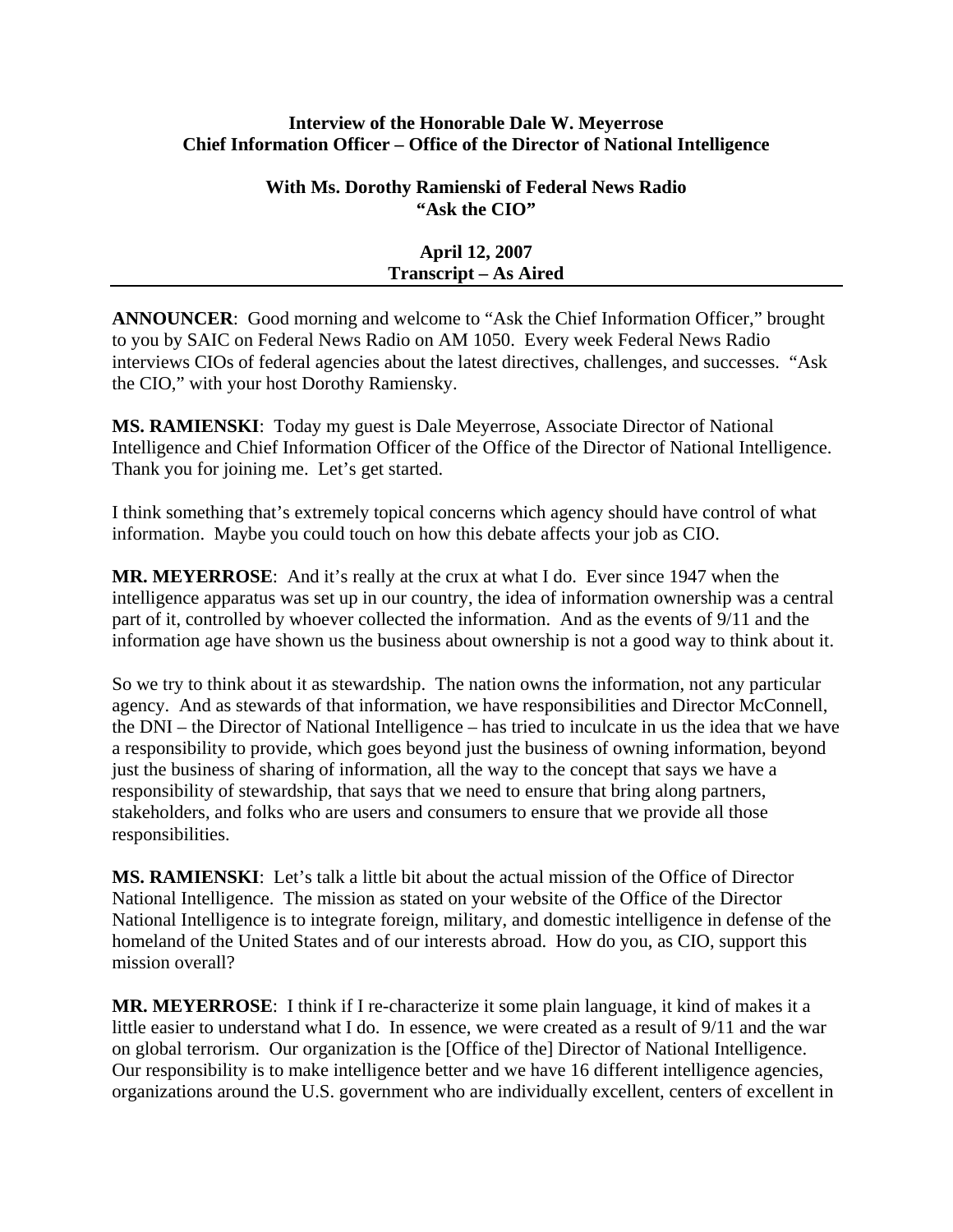their own right – some would say without peer, I would say without peer. But together, they need to be – we need to become better. And so that cohesiveness, that collaboration, that synergy is really the responsibility of the Director of National Intelligence.

In that view, my principal responsibility centers around information sharing and all the concepts all the way from the technical side through the policy side of sharing information. And as you might imagine, information is really the essence of what intelligence is about and does that information get to all the people it needs to in a format that they can make use of it and does it get there in time in order for them to perform their job. And so, in a nutshell, that's what I do, again in the context of making the intelligence community collectively better.

**MS. RAMIENSKI**: Just to kind of put in perspective for our audience, perhaps, take us through a typical day. What happens as CIO for you?

**MR. MEYERROSE**: Well, the first thing is I enjoy the Washington traffic on the way to Bolling Air Force Base. (Laughter.) But beyond that, I have a series of interactions, both in the Office of the Director of National Intelligence and with other elements of the federal government on a broad range of topics.

And, you know, in the course of a typical week, I'll participate in one or two inter-agency forums, you know, usually in the Old Executive Office Building or the New Executive Office Building, or in somebody else's facilities. I'll spend a significant amount of time interfacing with other Chief Information Officers, not only within the intelligence business, but also across the federal government.

We spend a significant amount of our week in trying to make sure that we have the right processes in place for the purpose of making intelligence better. And then we try and set aside a significant portion of time to get feedback. When we talk about the field, we talk about intelligence organizations who are outside of Washington, D.C. supporting a myriad of military and civil missions on a global basis and getting that feedback from those users plus our allies in sharing – in how effective we are in sharing information is very important. Because the philosophy about what is measured is what you do well is something that we find very, very useful.

**MS. RAMIENSKI**: Maybe you could touch a little bit more on – since my third question has to do how closely you work with other CIOs – maybe you could just touch a little bit more on that.

**MR. MEYERROSE**: Sure, I'd be glad to. And if I could adjust again the sight picture here a little bit, I work with as many policy organizations as I do Chief Information Officer organizations. And that's because of the responsibilities and alignment of the Chief Information Officer within the intelligence community. We have a series of governance organizations. Some of them are internal to CIO type of functions; those tend to be more technical, tend to be more process-oriented, and tend to be elements of collaborating to make sure that we're both working on the same set of standards, the same set of processes, the same set of terms of reference, if you will.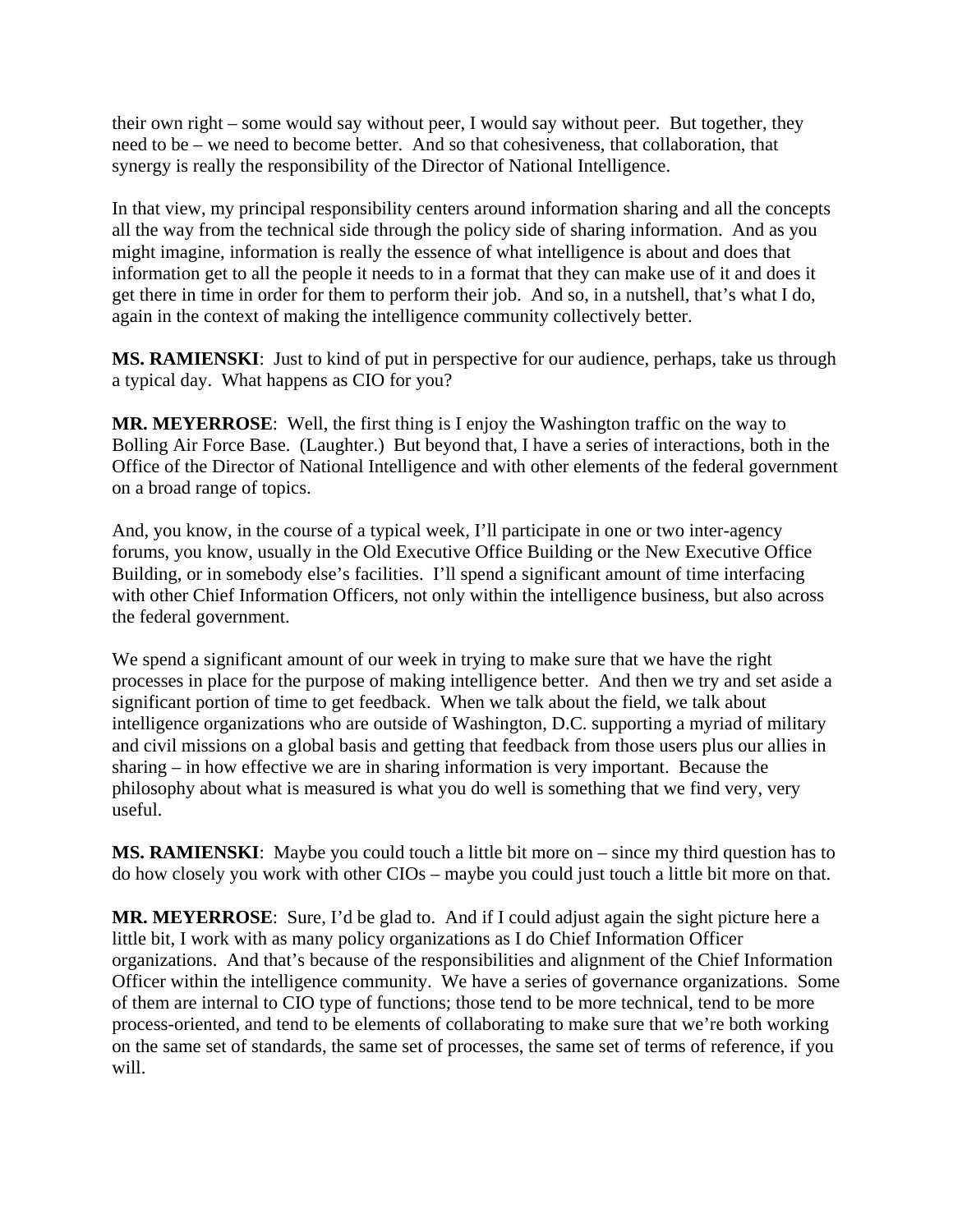Beyond that I've already mentioned working with policy elements and those tend to not be in chief information offices; they tend to be chief of policies of various agencies and organizations. And there we work very hard on policy, but not just the business of making policy. It's what are the second and third order effects that result from policy and does that policy make somebody's job easier to do.

There's sometimes a tendency to say if something's not expressly permitted, then you're not allowed to do it. And, of course, you know, that's sometimes the trap that you fall in when you work policy kinds of issues. And policy issues tend to have lots of resource impact and so chief financial officer organizations around the federal government are probably another part of the nucleus of what is important for us to work with.

**MS. RAMIENSKI**: Do you find as CIO that standardization is a problem? I've talked with other CIOs who say this is a real challenge for them, getting everyone on the same page when it comes to technology. What about you?

**MR. MEYERROSE**: It's interesting. Some things are very easy because they're pretty close to de facto to what everybody's doing, so agreement is fairly easy to reach. And once you've established that trust then you can, in fact, work together and establish some of those agreements, some of the tougher issues become less problematic.

But you're really talking about culture, and that "I like the computer set up this way" – well, my mission's different and so I want this adjustment to be made. So it's the business of does that adjustment – does this tailoring – affect the people that you interface with? If it does, then we need to curb the desire to have something a little different. If it is not critical, if it is not pivotal to how you interface with other organizations, then it becomes less of a problem.

There's a phrase that I've got which kind of captures this thought: every line of locally developed code represents a stovepipe to everybody else. And so working through that mindset that says that I could serve my particular internal mission this much better with this tweak, what kind of problems do I pose for my stakeholders, my partners, my users, and all those kinds of – oftentimes in the past, we have not had to make those outside considerations.

You know, in today's age, today's technology, those are the first considerations you need to make, not how do I personally do something more efficiently.

(Commercial break.)

**MS. RAMIENSKI**: Let's talk a little bit about IT security. What are some of your main concerns? What are you most worried about?

**MR. MEYERROSE**: Well, I'm always most worried about what I don't know. (Laughter.) But without getting too academic, something that we've been working on in the security area for the past year is, again, how we affect and interact with other folks and how we bring our risk and allow risk into our networks, our processes, and our systems.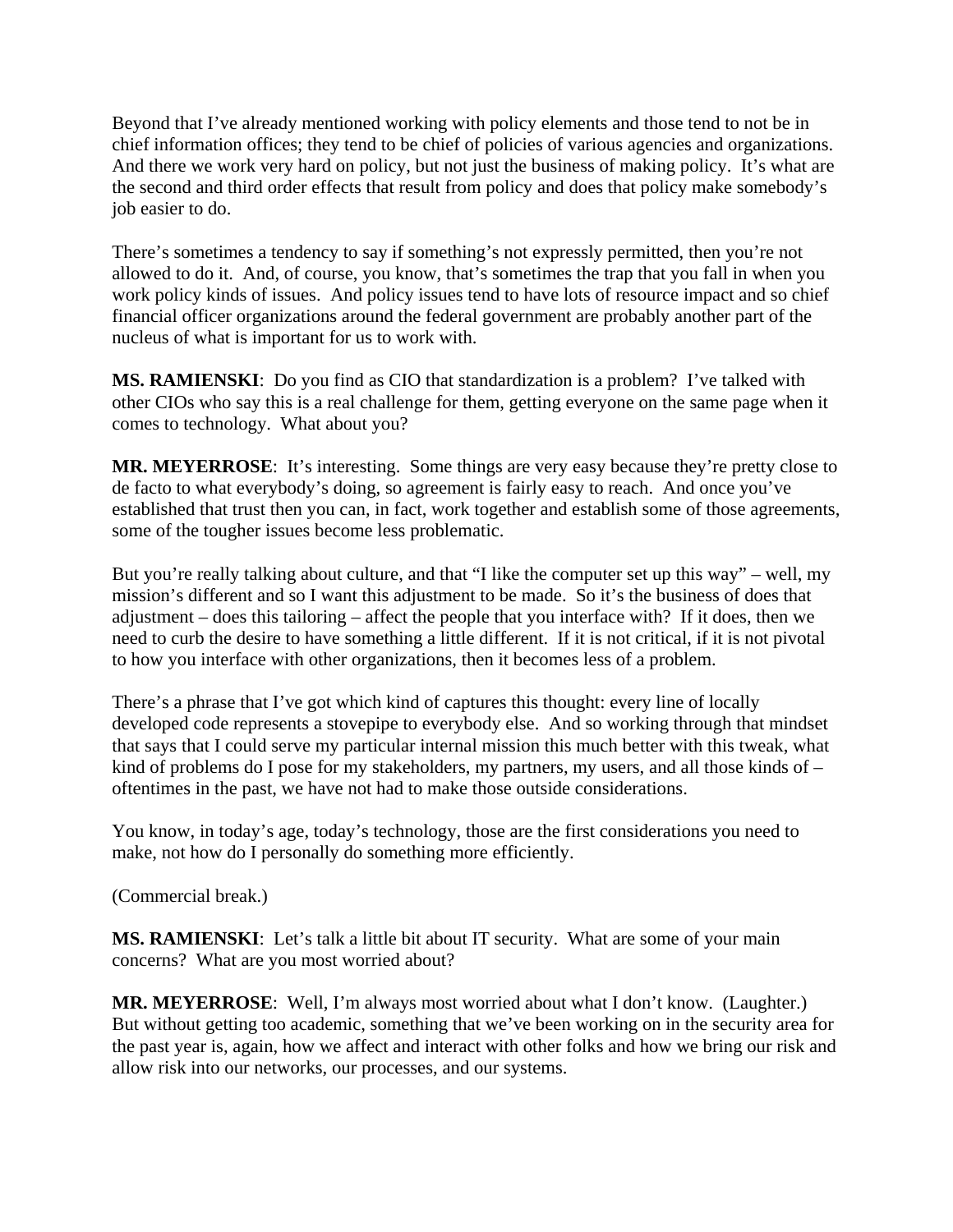In a vernacular – particularly within the intelligence business and the Department of Defense – we call it Certification and Accreditation. And these are the series of processes that we work that says we will – we understand the vulnerabilities and the capabilities and the inputs and outputs of whether it's a piece of hardware, a piece of software, an application, a system or whatever, and this is how we incorporate it into our network, into our enterprise. And so we've been working on that for over a year.

That was a policy that originally took three years to write, four years to coordinate, and we've not touched it in the last five. And I think that's because everybody thought it was so painful the first time, we don't want to go through it again. But if you add up all those numbers – and I don't do math in public very well – but what that says is a lot of our risk management criteria and our security policy is almost 10 years old, okay? And has technology changed in the last 10 years? Has how we use it changed in the last 10 years?

And you know, all those are very obvious questions. And so to me, it was just as obvious that we needed to become more dynamic, more inclusive and use some common sense in updating security standards, security policies and such. And so we went about a fairly lengthy process of inviting industry and academia plus all of our government partners in to help. And of course, the first thing they said, "but you're in the intelligence business, you know, we're not used to participating in this process." (Laughter.)

And so that openness, I think, has been a hallmark of the Director of National – of the Office of the Director of National Intelligence. And it became important to involve all of those folks in the process because they were affected by all of our determinations and, again, understanding second and third order effects in that equation was hugely important to us. And so we've worked through to where the National Institute of Standards and Technology and the Department of Defense and us have agreed to change seven major elements associated with what our security policy used to be and how we certify and accredit systems.

**MS. RAMIENSKI**: Do you think that as a, I guess, a newer agency – do you feel that because this is a newer agency, you've got a better perspective on IT and the problems associated with IT security?

**MR. MEYERROSE**: Well, you know, where you stand is where you sit, I suppose in many regards. The elements of a new agency are that all the other agencies aren't used to accommodating you and so while it's an easy thing to send you a copy of our normal correspondence, it takes a lot more effort to actually involve a new agency in the process of generating that correspondence or the process of doing business or the process of making decisions.

And so we've had those normal kinds of growing pains, if you will, in the first two years of the Director of National Intelligence. We've gotten by most of those early pains. Organizations know who we are; we've established elements of trust. We are effective in each others' processes about making the appropriate inputs, participating in a collaborative way of making appropriate decisions at the appropriate time. You know, I know people are counting days and months and years since 9/11 and there's nothing I can do about prior to the existence of our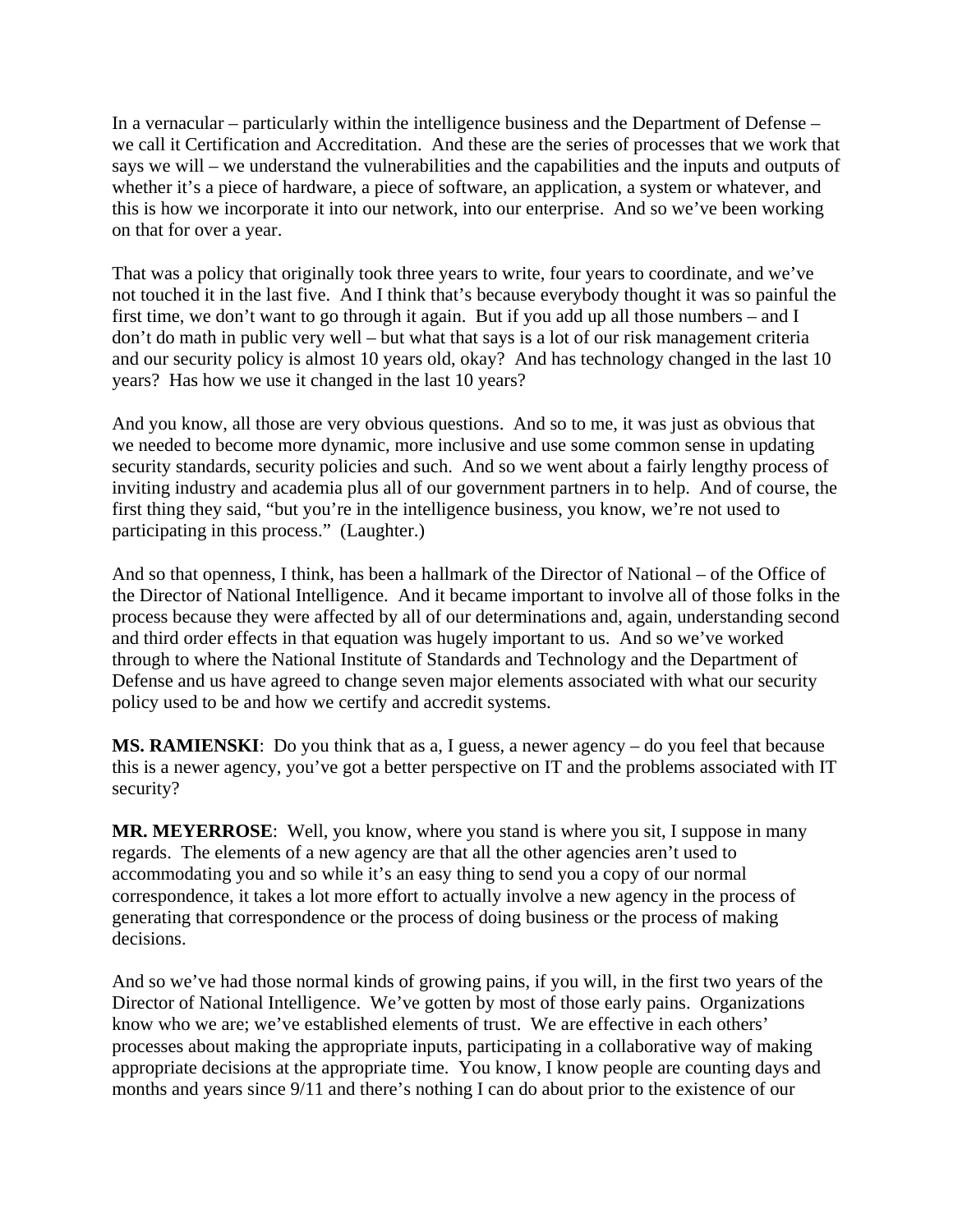organization other than to realize that the war on global terrorism is a daily war and it is something that we don't have margin for error.

It's something that we have to take very seriously; we have to work very hard and recognize that in the intelligence business we need to allow the American people and all of our stakeholders and people who use our products to know that they have a right to understand what we do. Now, it may not be how we do it because that's the elements of the intelligence business, but we need to be more open. We need to be – have better outreach and those kinds of things. And again, that's the fundamental core of the Director of National Intelligence: being that facilitator which makes all the intelligence agencies more effective.

**MS. RAMIENSKI**: Let's step back from talking about the Office of the Director of National Intelligence and maybe talk about CIOs and the vision of CIOs as a whole. There was an article earlier this year in Government Computer News that quotes Karen Evans as saying, the Chief Information Officer is not a Chief Technology Officer, but they need to understand technology. And then the article goes on to say many CIOs, according to certain experts, have yet to force their way into the boardroom. What's your take on this?

**MR. MEYERROSE**: The concept of a Chief Information Officer is only about 10 or 12 years old: again, the growing pains of being a new force, a new element in process and business and those kinds of things. And I think a lot of the people that occupied the early offices of the Chief Information Officer, in fact, were information technology-based, so they were not raised, if you will, in their professional careers to be a part of boardroom decisions and things like that. They were raised to worry about red wire/green wire connections; they were raised to worry about whether or not the red light's on or the green light's on on the box. And so the business of information technology is a different set of skills than working information technology.

And the chief information office, as intended by Clinger-Cohen – which is obviously oriented towards the government sector, was to develop the business of information technology. And so in some regards, we've had to grow into that. We've had to grow a new generation of folks, just like corporate America did, of who maybe early in their careers had very technical, very finite jobs, and then as you move up through the ranks, you have to become more oriented towards what are the purposes of the business.

I recall reading a couple studies about two years back and they were studies on the global Fortune 500 companies and, in fact, less than 15 percent of the global Fortune 500 companies had anyone on their board of directors who had any information technology anywhere in their background. Why was that? I think that's again because the idea of having a Chief Information Officer who was about the business of technology and how it helped the business either improve revenue, have efficiencies, broaden its customer base or whatever, was just a foreign concept and it's taken us this long to grow into it.

There still remain, I think, two kinds of Chief Information Officers: there's the CIO who keeps email working and keeps track of IT services and assets and then there's the CIO which helps the corporation decide business direction, make corporate decisions. Both are still very essential. And the way we've tackled it is we've tried – in the Director of National Intelligence – we've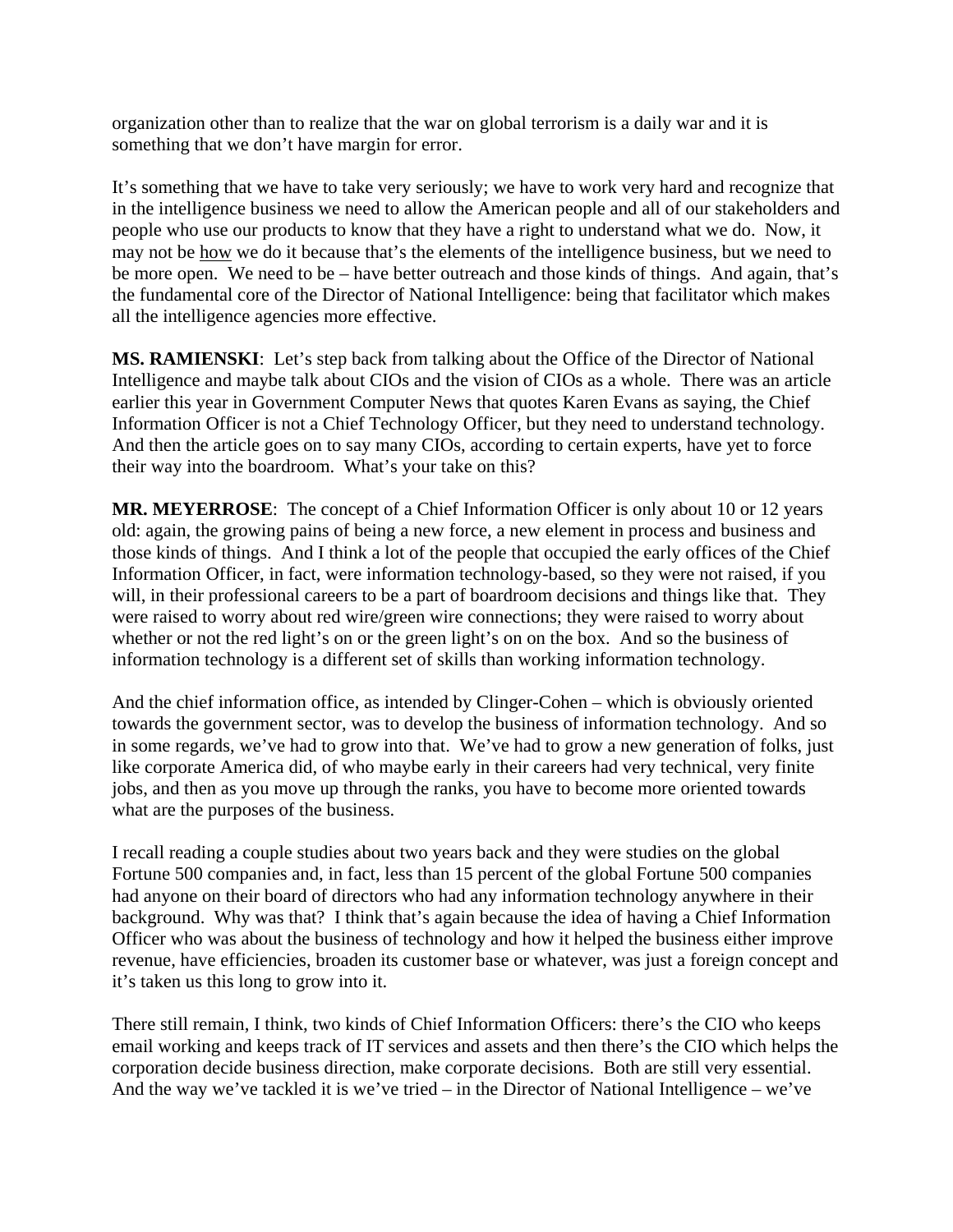tried to adhere to – as close as we could – to the letter and intent of Clinger-Cohen. And so my responsibilities are along the responsibilities of the business of intelligence and how information technology supports it.

I personally do not supervise anybody who provides IT services either within the Office of the Director of National Intelligence or to the intelligence community. Again, it's a recognition, I think, that this is an evolving role. It has not been around as long as, say maybe, the comptroller function or the marketing function or other kinds of functions in the commercial world, just like it's not been around in the government area as long as maybe logistics has or operations or whatever.

Plus, the impact of information technology in our business process, our mission process today, is fundamentally different than it was just a few years ago. If you think about it, 20 years ago, the prestige in the information business was whether or not you had a Selectric typewriter with an automatic reversible ribbon in which you could X out mistakes and still have a clean final product. We've gone from that to where I'm going to share my workspace as I create things with people that I don't see, not in my office, on a broader – and so, just what information technology does today. By necessity, the role of the CIO has to be a continually evolving one.

I see the role of the CIO – I would change the word I from Information maybe to Innovation. And so we in the CIO business, in my belief, is we largely represent the constant change of the nature of business process within all of our organizations. And so that's why I think you have a wide range of all the way from still a technical service provider to someone who is in the boardroom helping the corporation decide strategic direction.

**MS. RAMIENSKI**: I can only imagine the changing role of the CIO because it seems constant because technology is constantly changing, too. I mean, there are things around that are available now that weren't even on people's minds three years ago, let alone 10 years ago. What's your take on that?

**MR. MEYERROSE**: You see, it's about rate of change. For instance, I came in the United States Air Force over 30 years ago and I was in what one of the feeders of the information technology business was – in the Air Force we called it communications electronics. My largest work center in 1976 was a teletype maintenance work center. So there was nothing in 1976 – nothing more mainstream to communications and information sharing than the teletype. I don't think there are too many teletypes left.

And so where did all those people go? Where did the teletypes go? Well, we got replaced by technology. And, oh, by the way, the people didn't go away. We retrained the people; we reeducated the people. They took up functions such as small computer maintenance; they became database managers. The technical skills and the people skills that were needed by folks who worked on teletype maintenance – you know, a lot of that was directly transferable.

See, the technology is almost transitory if you think about it. You know, what makes an organization world class is what people does that attract, recruit, train, educate, and retain.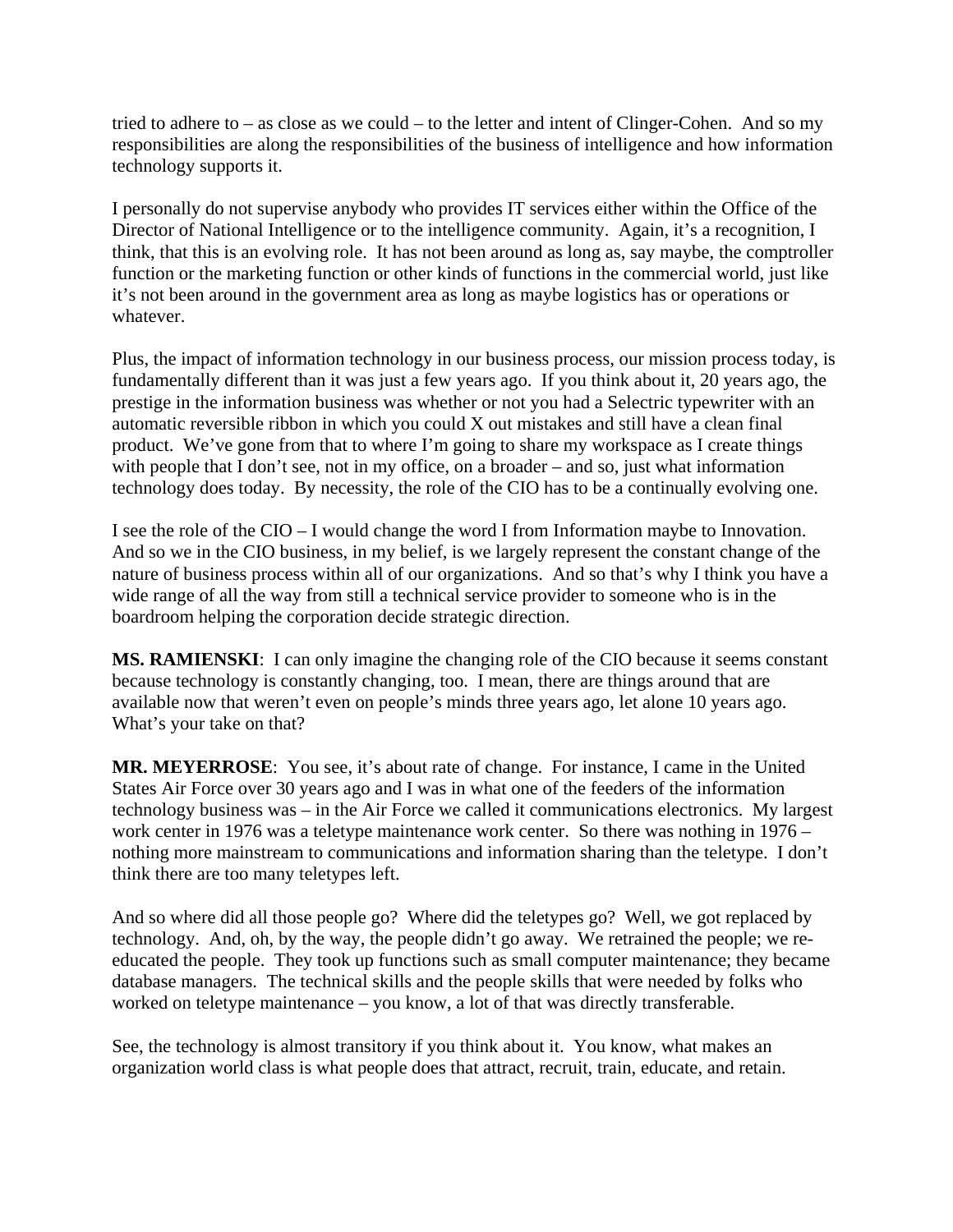(Commercial break.)

**MS. RAMIENSKI**: You touched on your work with, maybe, chief financial officers a little bit earlier. And I think your agency is different than others because like you said before, you're fighting global terror everyday, every minute. How do you decide which projects get precedent? Because I feel like your agency is one where the newest technology is needed the most and – correct me if I'm wrong on that – but how do you decide which IT projects get what money?

**MR. MEYERROSE**: Well, first of all, we have some guidance. We have guidance from the Office of the President; we have guidance from Congress. A lot of that guidance has been distilled in executive orders from the president or in such things as our National Intelligence Strategy. And I think that's a pivotal document to make a point here.

Our first director of National Intelligence, John Negroponte, helped us create our first National Intelligence Strategy document and I think the thing that was transformational about it was that we made it unclassified. In fact, all the coordination process, as I observed it, was classified and the intent was – of the bureaucracy – that it needed to be classified. But I think he had the wisdom which said this is a paradigm we need to break; we need to have a sense of openness like I've talked about with our outreach and such.

And so by modifying a half a dozen paragraphs, the National Intelligence Strategy, which we publish is unclassified and available not only to our other partners within government but also the American people who care to read it.

One interesting thing, I think, about the National Intelligence Strategy is that the Chief Information Officer has at least a half a dozen specifically outlined tasks in the National Intelligence Strategy, which goes back to my previous statements about how important alignment is in working in the boardroom, if you will, and being at the decision table. So lining up those things, I think is – tells that story.

Now, as you know, and probably many of your listeners know, the details of the intelligence budget are classified. I personally don't think that we can be more open there, but what I personally think doesn't matter. The policy is that it's classified.

But we make it a point to be very inclusive for any decision that we make. And they're not votes; they're voices. You know, some people tend to think, well, you know, I can vote and nonconcur and – voices. And voices of concern as we go through decision processes and so I don't make any recommendation on any expenditure or any decision on any program without first vetting with stakeholders, the users, program managers, and the components within the intelligence community because the components within the intelligence community are the organizations that actually carry out these projects. As I said before, very few of these projects you find in my office. You find them in the various agencies across the intelligence community.

And so we've established a governance process which works very, very hard to incorporate all those things. And if you want to know what we use as priorities, all you have to do is look at the National Intelligence Strategy. And remember that we're in the business of making intelligence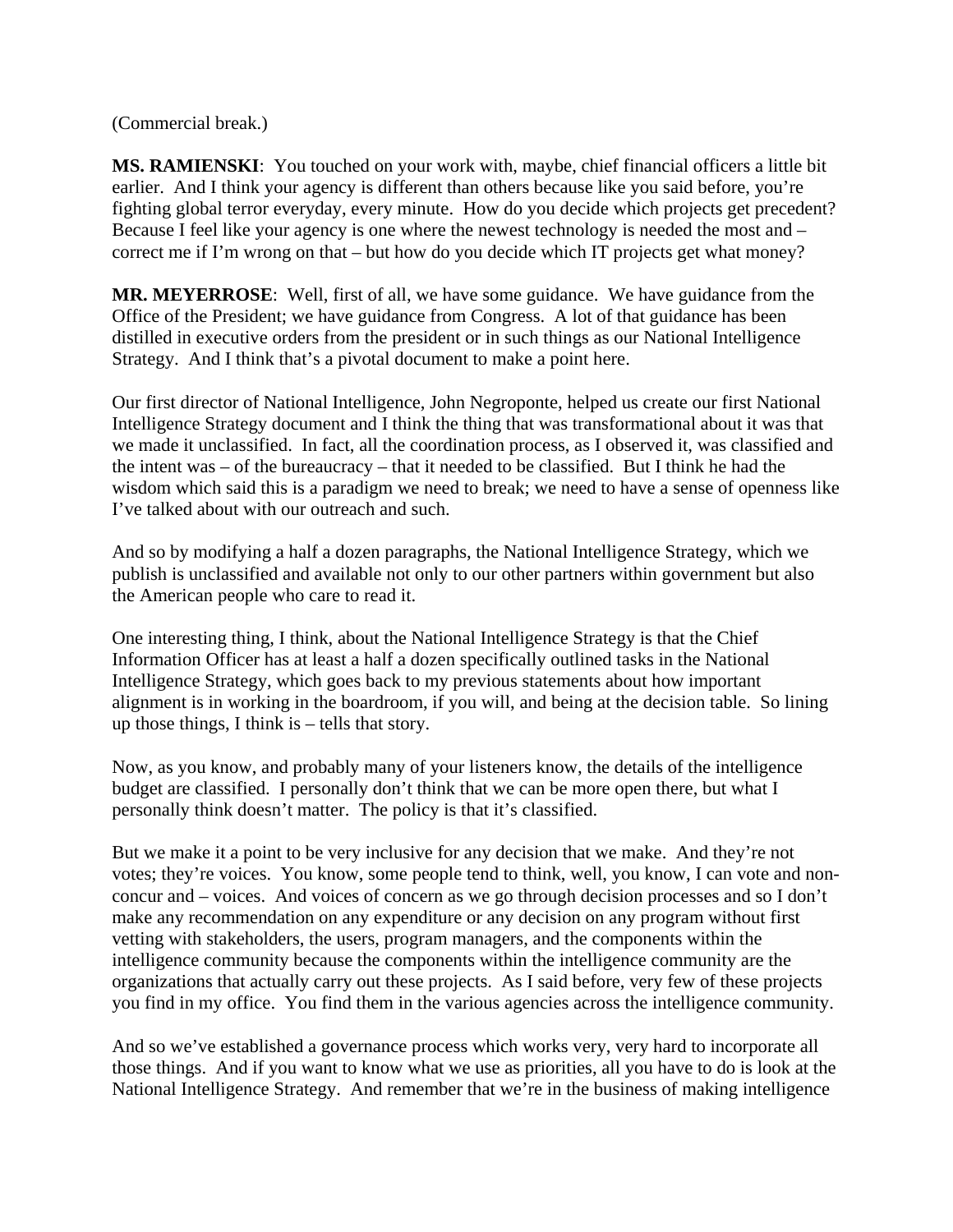better. We're not in the business of improving IT; we're not in the business of buying new IT; we're not in the business of upgrading IT unless it makes intelligence better. And so that's the guiding principle that we use for projects and making resource decisions. And we have guidelines out there. We have architectural guidelines; we have standards guidelines; we have a series of guidelines by which everybody knows the rules by which we engage in these discussions and so that's the basic approach we take.

**MS. RAMIENSKI**: Let's talk about – take a step back for a minute and look back for me and tell me a little about some of the projects of which you're most proud.

**MR. MEYERROSE**: Some of the initial things that we did, I think, were very, very important. A lot of them had to do with, again, this theme of sharing information because the reason the Director of National Intelligence was created – (audio break) – result of several commissions and actions by Capitol Hill, the administration, and a lot of other folks that said that we did not share information to the extent that we needed to, and that perhaps we could have interfered with the chain of events – either of 9/11 or other types of terrorist activity or extremist activity – around the world.

And so one of the early information sharing projects that I worked on was about opening up what was previously no-foreign networks to our allies. And we worked very hard. In fact, it had a euphemistic title of the Big Idea and that was because it was really seen as we are trying something that we've never tried before. And in a fairly short period of time, we managed to provide an avenue of information sharing on classified networks in operational environments that we had never done with allies which we think makes us more effective.

By the same token, we've had a couple other planning activities where we worked something on behalf of the federal government, not just the intelligence community. The middle of last year, we and the federal government were working on developing a planning mechanism to deal with pandemic issues. And so we in the intelligence business were asked to create a top secret, a secret, and an unclassified series of portals interfaces on which folks across the federal government and some state and local and other kinds of folks who were working with the federal government pandemic planning substances together. And in a fairly short period of time, we have a series of planning mechanisms of information sharing portals at the top secret, the secret, the unclassified levels by which about 45,000 people across the country and, in some instances, foreign governments use those mechanisms for planning activities associated with dealing with pandemic issues and problems.

So those are a couple, I think, of the – and, again, you notice the common theme of information sharing, the common theme of collaboration. And I would offer those as an example of one within the intelligence business with allies and the other is an example with other government partners in a less traditional role of the intelligence business as a couple of examples of how serious we are about figuring out how to share information in the right kind of way.

**MS. RAMIENSKI**: I guess maybe as a final question this morning if you could tell us a little about some of the projects or issues that you and the rest of the people who work at the Office of the Director of National Intelligence will be working on in the future.